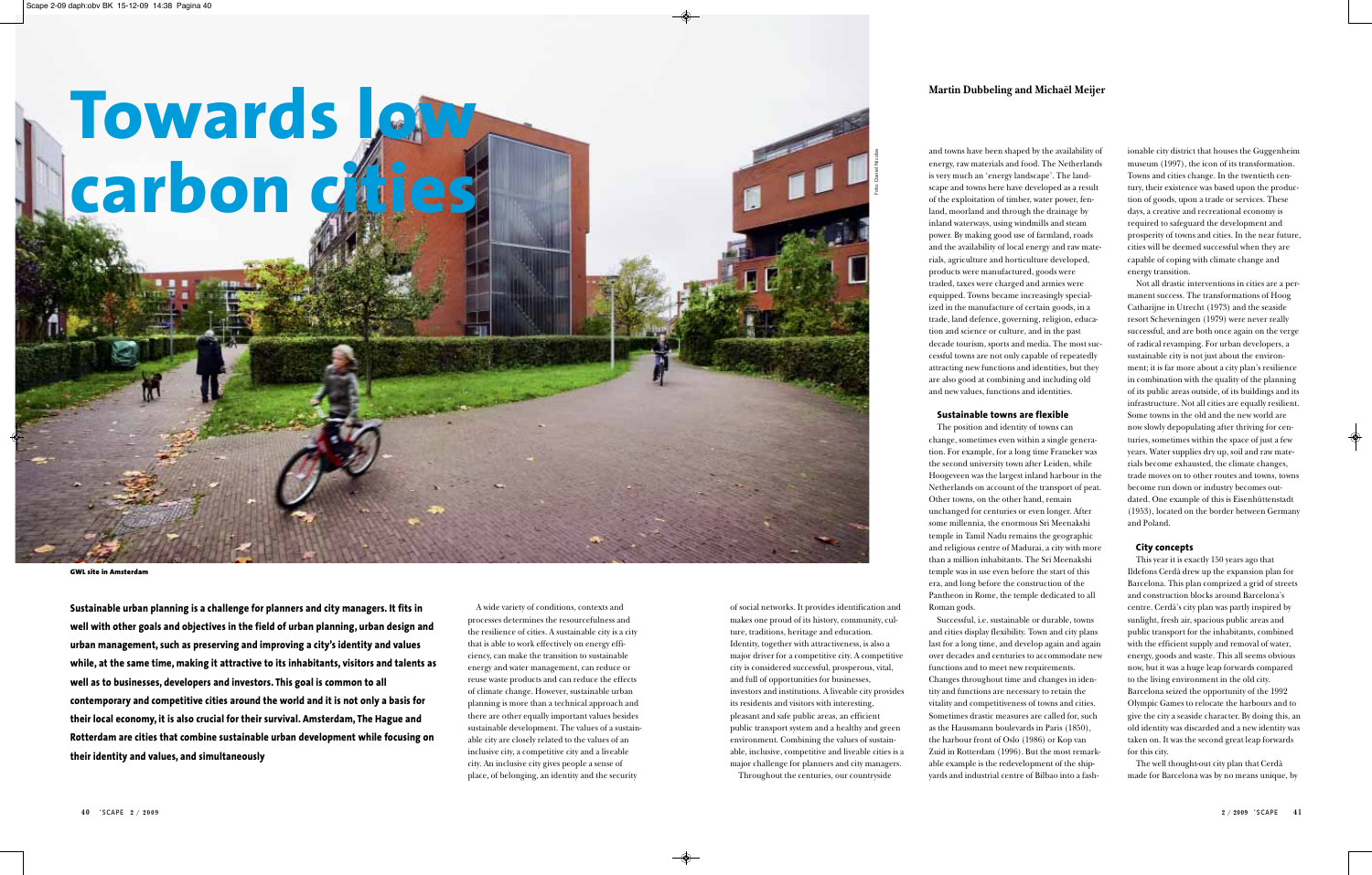result of the extraction of coal, oil and gas. However, there is a danger that the unlimited and the relatively cheap supply of energy, water and raw materials will run out. In the coming years, Dutch society will have to fulfil serious ambitions in the field of sustainable energy provision.

#### **Climate cities**

The successful and sustainable cities of the near future are searching for solutions on the scale of both the city itself and the surrounding urban region, to seriously tackle the current challenges in the generation of sustainable energy and the reduction of greenhouse gas emissions. This is no longer just about 'how can we save (fossil) energy', but about 'how can we deploy (sustainable) energy at a city level and make it accessible to everyone?' Slowly, the realization is beginning to dawn that tremendous environmental benefits can be achieved in areas such as urban and rural planning, urban construction projects and landscape architecture.

Through urban restructuring, the use of intelligent links in the local generation of sustainable energy, the utilization of residual heat and drastic improvements in public transport, it is possible to effectively reduce the emission of greenhouse gases. If this is done drastically on a large scale, then we are talking about Low

Carbon Cities, cities or urban regions that have their CO2 management in good shape. If you take this one step further, we are talking about Zero Carbon Cities or what one refers to as 'climate cities'. These are cities or urban regions that use only sustainable energy, generated by solar energy, geothermal energy, wind energy or hydro energy. Smart City Amsterdam, Climate City Rotterdam and The Hague – the Sustainable Global City by the Sea – are three examples of cities that are already working towards becoming sustainable cities.

## **Amsterdam Smart City**

In the case of Amsterdam Smart City, the focus is on the combination of innovative technology, changing the attitudes of the city population and sustainable economic investments. In a two-year period, a large number of projects will be set up concerning Sustainable Employment, Sustainable Living, Sustainability Mobility and Sustainable Public Areas. The first three account for around one third of the CO2 emissions in the city. In Amsterdam, climate policy is considered together with policies in the areas of air, sound, sustainable consumption and manufacture, soil and public parks. The objective of 'Amsterdam: leader in sustainability, Environment Plan Amsterdam 2007–2010' is a clean, compact, healthy and liveable city. As part

of the Clinton Global Initiative, Amsterdam has focused on inclusiveness and cooperation in a programme called Connected Urban Development. The measures should be reproducible in other cities and countries.

The report 'Amsterdam's New Climate' (2008) outlines the achievements up to now of the current climate projects and lists new projects that the city has planned or set up in cooperation with business and social organizations. These include enhancing the efficiency of city buildings, street lighting and council vehicles and using sustainable energy. In cooperation with key parties in the building sector, Amsterdam will make 40% of its newly built houses climate neutral by 2010 and 100% by 2015. To achieve this, standard building procedures will be amended. When the development of an area commences, an energy vision will be drawn up. This will include the best measures for that particular location concerning urban heating and cooling, underground storage of heat and cooling and sustainable energy generation. In several pilot projects, like the GWL-site and Oosterdok Island, Amsterdam has gained experience in sustainable urban planning and building.

## **The Rotterdam Climate Initiative**

Rotterdam is concentrating on reinforcing the

the way. The city plans of both Jaipur (1731) in Rajasthan, the first planned town in India, and Lutyens' New Delhi (1931) and Chandigarh (1953), the capital of the Punjab and Haryana, are well adjusted to natural circumstances and match the social range of thought at that time. In the city concepts of the Garden City Movement (1898) by Ebenezer Howard, Une Cité Industrielle (1918) by Tony Garnier and Ville Contemporaine (1922) by Le Corbusier, the free and unrestricted development of the individual is a central theme. Present-day city concepts do not stop at city boundaries. Copenhagen in Denmark, for example, and Malmö in Sweden have now virtually become one dual city as a result of the new bridge over the Sont (2000) and a joint top-quality public transport system.

People, towns and cities, natural surroundings and the environment have been inextricably linked for centuries. This is evident everywhere, in both Maastricht and Nijmegen, the oldest cities in the Netherlands, as well as in Droogmakerij de Beemster or the wonderful double ribbon Wildervank in the province of Groningen – examples of reclamation settlements in energy landscapes dating back to the seventeenth century. The development of the Netherlands took off in the last decades as a



**The Tempel of Sri Meensakshi in Madurai: a geographic and religious centre since the start of this era.**



**Beemster in the Netherlands, an examples of reclamation settlement in energy landscapes dating back to the seventeenth century.**



**A climate neutral landscape for Amsterdam.**



**Scheme of al the tasks for the CO2 reduction in the Netherlands.**



**Barcelona; Cerda's city, and the new sea side character.**